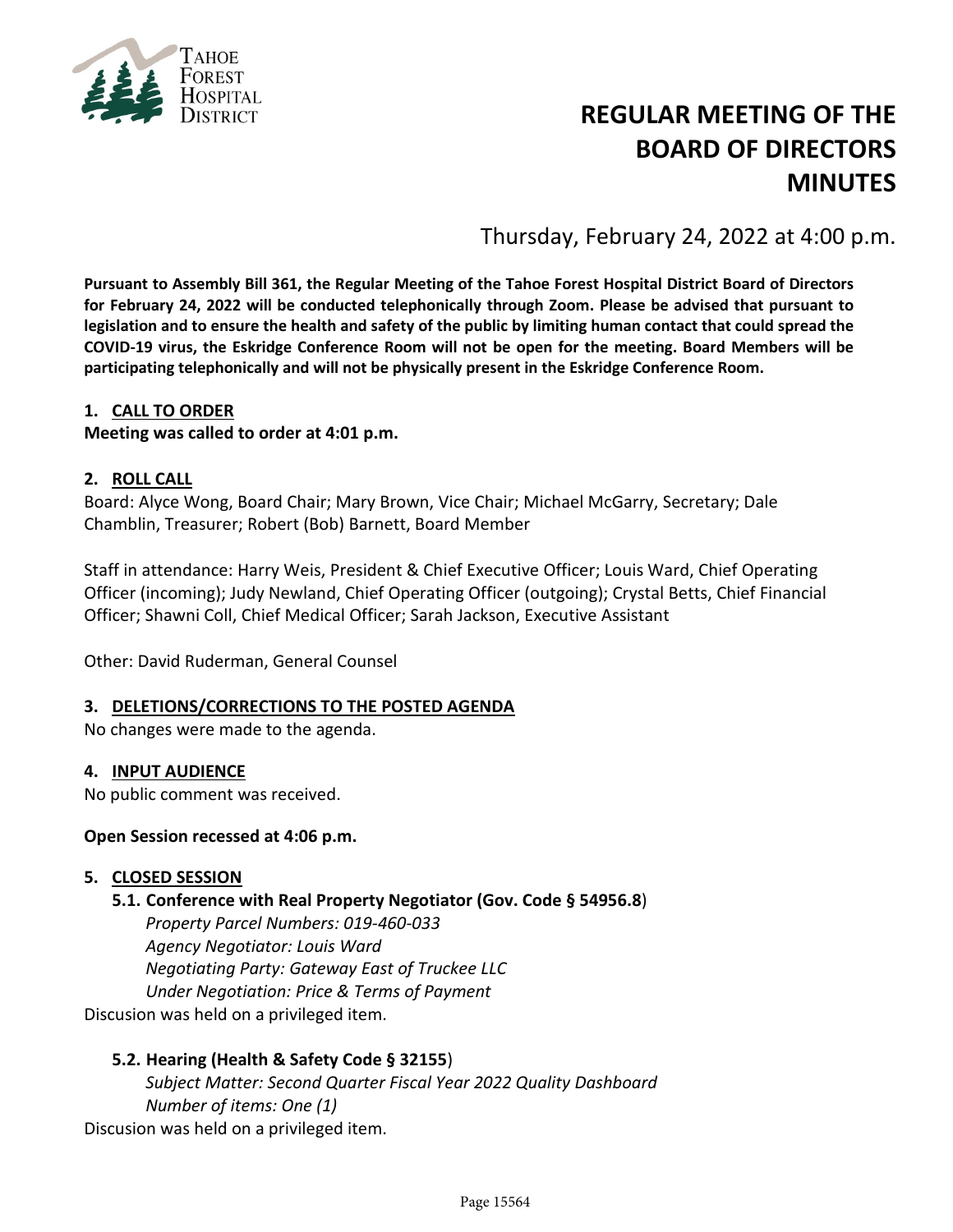## **5.3. Hearing (Health & Safety Code § 32155**)

*Subject Matter: 2018-2021 Peer Review Summary Report Number of items: One (1)* Discusion was held on a privileged item.

## **5.4. Hearing (Health & Safety Code § 32155**)

*Subject Matter: First & Second Quarter Fiscal Year 2022 Complaint and Grievance Report Number of items: One (1)* Discusion was held on a privileged item.

## **5.5. Hearing (Health & Safety Code § 32155**)

*Subject Matter: First & Second Quarter Fiscal Year 2022 Service Excellence Report Number of items: One (1)* Discusion was held on a privileged item.

## **5.6. Hearing (Health & Safety Code § 32155**)

*Subject Matter: First & Second Quarter Fiscal Year 2022 Service Recovery Report Number of items: One (1)* Discusion was held on a privileged item.

## **5.7. Approval of Closed Session Minutes**

1/27/2022 Regular Meeting Discusion was held on a privileged item.

## **5.8. TIMED ITEM – 5:30PM - Hearing (Health & Safety Code § 32155**)

*Subject Matter: Medical Staff Credentials* Discusion was held on a privileged item.

#### **6. DINNER BREAK**

#### **7. OPEN SESSION – CALL TO ORDER**

**Open Session convened at 6:00 p.m.**

#### **8. REPORT OF ACTIONS TAKEN IN CLOSED SESSION**

General Counsel noted there was no reportable action on items 5.1. through 5.6. Item 5.7. Approval of Closed Session Minutes was approved on a 5-0 vote. Item 5.8. Medical Staff Credentials was approved on a 5-0 vote.

#### **9. DELETIONS/CORRECTIONS TO THE POSTED AGENDA**

No changes were made to the agenda.

#### **10. INPUT – AUDIENCE**

No public comment was received.

#### **11. INPUT FROM EMPLOYEE ASSOCIATIONS**

No public comment was received.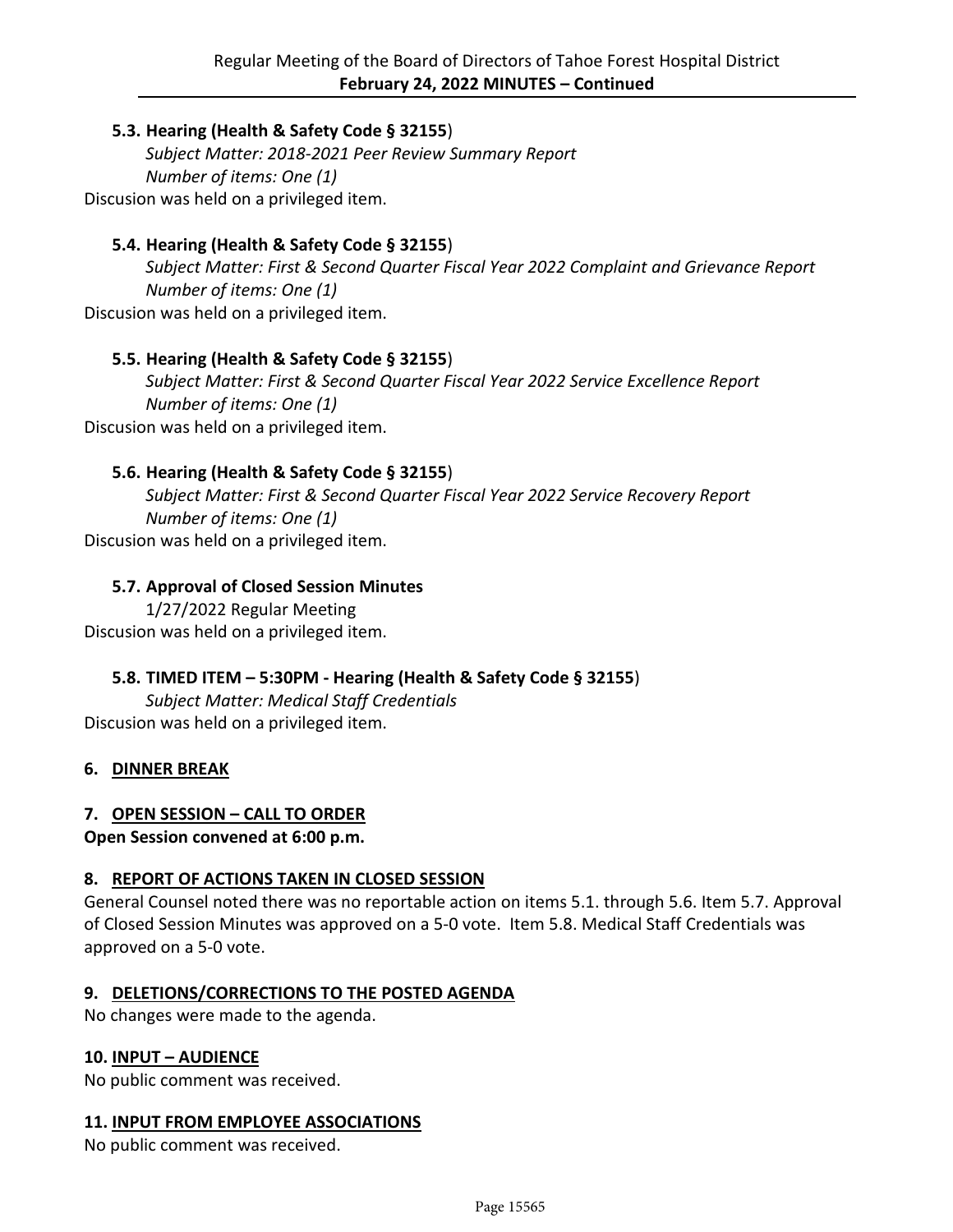# **12. MEDICAL STAFF EXECUTIVE COMMITTEE**

## **12.1. Medical Executive Committee (MEC) Meeting Consent Agenda**

*MEC recommended the following for approval by the Board of Directors:* 

*Annual Plan Approval*

- *Quality Assessment/Performance Improvement (QA/PI) Plan*
- *Utilization Review Plan*
- *Risk Management Plan*
- *Patient Safety Plan*
- *Discharge Plan*
- *Infection Control Plan*
- *Emergency Operations Plan*
- *Environment of Care Management Program*
- *Trauma Performance Improvement Plan*
- *Home Health Quality Plan*
- *Hospice Quality Plan*
- *Employee Health Plan*

# *Policies with Changes*

- *Peer Review/Professional Practice Evaluation, MSGEN-1401*
	- o *2022 Peer Review Indicators*
- *RNFA Standardized Procedures*

# *Privileges with Changes*

- *Psychiatry*
- *Radiation Oncology*

## *New Policies*

- *Respiratory Illness Clinic, Screening COVID-19, DTMSC-2102*
- **ACTION: Motion made by Director Barnett, to approve the Medical Executive Committee Meeting Consent Calendar as presented, seconded by Director Chamblin. Roll call vote taken.**
	- **Barnett AYE Brown – AYE Chamblin – AYE McGarry – AYE Wong – AYE**

## **13. CONSENT CALENDAR**

## **13.1. Approval of Minutes of Meetings**

**13.1.1.** 01/27/2022 Regular Meeting

## **13.2. Financial Reports**

**13.2.1.** Financial Report – January 2022

## **13.3. Board Reports**

- **13.3.1.** President & CEO Board Report
- **13.3.2.** COO Board Report
- **13.3.3.** CNO Board Report
- **13.3.4.** CIIO Board Report
- **13.3.5.** CMO Board Report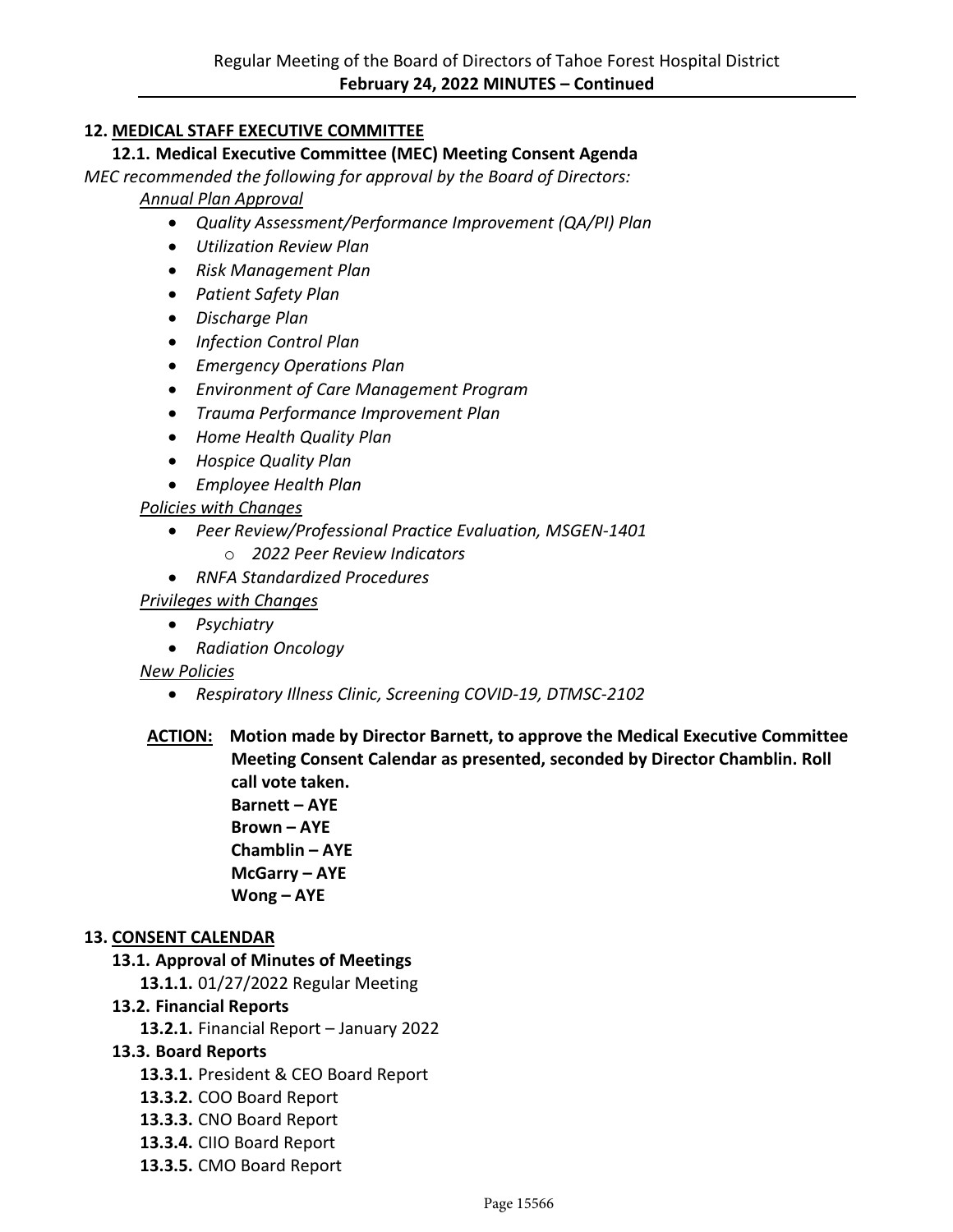**13.3.6.** CHRO Board Report

**13.4. Approve Resolution for Continued Remote Teleconference Meetings**

- **13.4.1.** Resolution 2022-04
- **13.5. Approve Revised Board Policy**

**13.5.1.** Investment Policy, ABD-15

**13.6. Annual Approval of Quality Assurance/Performance Improvement Plan Policy 13.6.1.** Quality Assessment/Performance Improvement (QA/PI) Plan, AQPI-05

**ACTION: Motion made by Director Brown, to approve the Consent Calendar as presented, seconded by Director McGarry. Roll call vote taken. Barnett – AYE Brown – AYE Chamblin – AYE McGarry – AYE Wong – AYE**

# **14. ITEMS FOR BOARD ACTION**

# **14.1. Resolution 2022-05**

The Board of Directors considered approval of a resolution finding acquisition of surplus land would directly further the express purposes of the agency's work and operations. Discussion was held.

**ACTION: Motion made by Director Chamblin, to approve Resolution 2022-05 as presented, seconded by Director Barnett. Roll call vote taken. Barnett – AYE Brown – AYE Chamblin – AYE McGarry – AYE Wong – AYE**

# **14.2. Fiscal Year 2023-2025 Strategic Plan**

The Board of Directors considered approval of the Fiscal Year 2023-2025 Strategic Plan. Discussion was held.

# **ACTION: Motion made by Director Barnett, to approve the Fiscal Year 2023-2025 Strategic Plan as presented, seconded by Director Brown. Roll call vote taken. Barnett – AYE Brown – AYE Chamblin – AYE McGarry – AYE Wong – AYE**

# **15. ITEMS FOR BOARD DISCUSSION**

# **15.1. Community Health Needs Assessment**

Maria Martin, Director of Wellness Neighborhood, presented the results from the recent Community Health Needs Assessment (CHNA). Discussion was held. The Board requested quarterly updates on targeted areas from the CHNA.